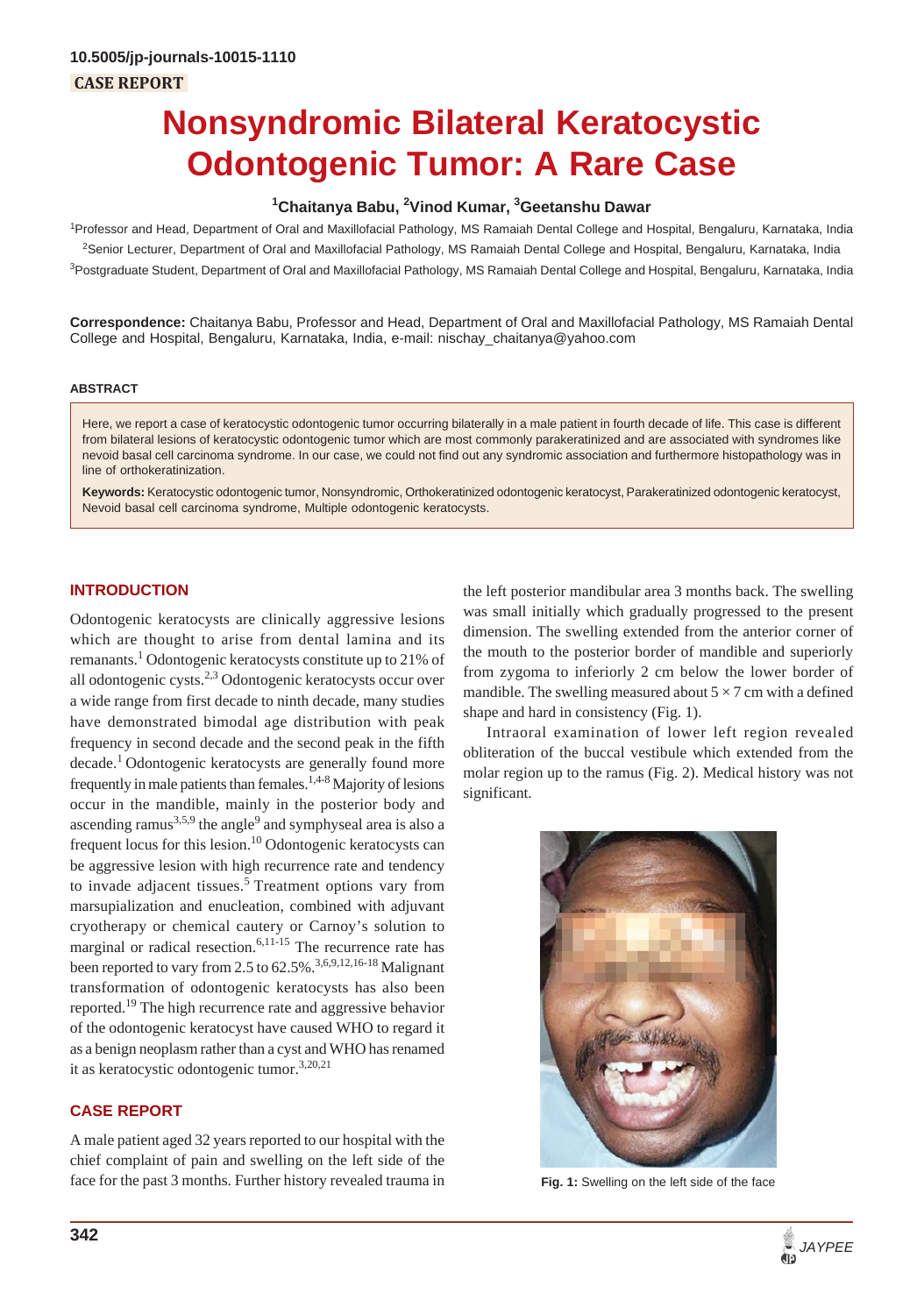*Nonsyndromic Bilateral Keratocystic Odontogenic Tumor: A Rare Case*



**Fig. 2:** Intraoral examination showing obliteration of buccal vestibule



Fig. 5: Lesion of the left side under 40x



Fig. 3: OPG view demonstrating bilateral radiolucency



**Fig. 6:** Lesion of the right side under 10×



Fig. 4: Lesion of the left side under 10x



Fig. 7: Lesion of the right side under 40x

The panaromic radiograph revealed a multilocular radiolucency in the left mandibular posterior region. The radiolucency extended from mesial root of the mandibular left first molar till the angle of mandible extending up to the coronoid process involving the ramus and as an incidental finding the

radiograph also demonstrated a well-defined unilocular radiolucency on the right side of the mandible distal to the third molar (Fig. 3). Correlating history, clinical and imaging findings a provisional diagnosis of bilateral keratocystic odontogenic tumors was considered.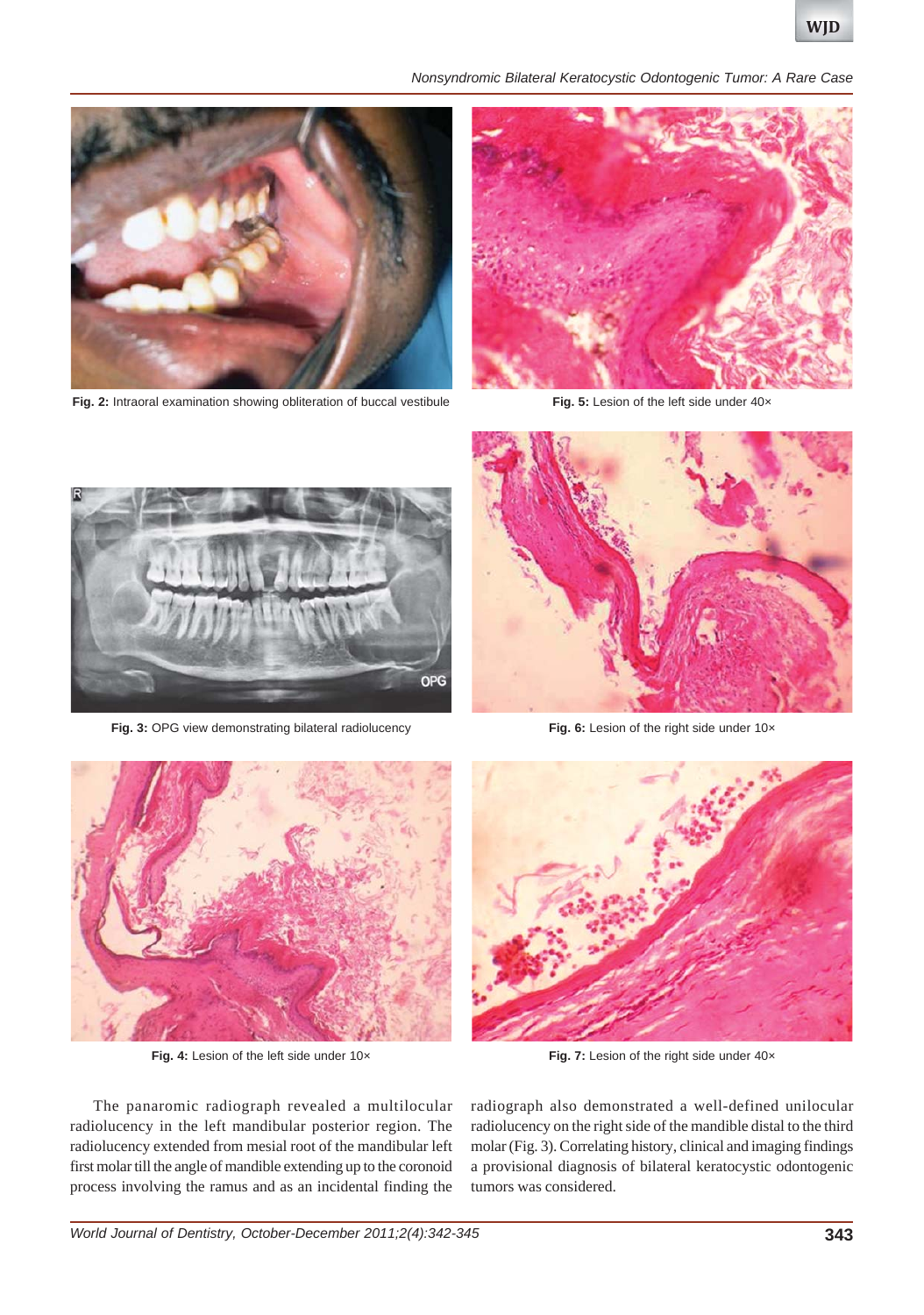Incisional biopsies were done from left lateral border of mandible and right retromolar area. During biopsy white cheesy material was found extruding from cystic lesion.

Microscopy of the lesions revealed orthokeratinized stratified squamous cystic lining epithelium overlying the connective tissue. The epithelium was 4 to 6 layers thick with no rete pegs. The cells of the basal cell layer were relatively flat and hyperchromatic. Cystic lumen showed keratin deposits.The epithelium showed seperation from the underlying connective tissue in certain areas (Figs 4 to 7). Diagnosis of keratocystic odontogenic tumor was made.

# **DISCUSSION**

Usually, odontogenic keratocysts occur as solitary lesions.<sup>1</sup> Multiple odontogenic keratocysts commonly occur in nevoid basal cell carcinoma syndrome, Gorlin-Goltz syndrome, $^{22}$ orofacial digital syndrome, Ehler-Danlos syndrome, Noonan syndrome and Golabi-Behmel syndrome.<sup>23</sup>

Odontogenic keratocysts have a biologic behavior similar to a benign neoplasm<sup>3,20</sup> hence WHO has classified odontogenic keratocysts (OKCs) under odontogenic tumors. $^{21}$ 

NBCCS is characterized by multiple odontogenic keratocysts, nevoid basal cell carcinomas of the skin, bifid ribs, calcification of the falx cerebri and other features. $24$  Odontogenic keratocysts, when associated with NBCCS, present together with skeletal, cutaneous, neurologic, opthalmic and sexual abnormalities.<sup>25</sup> However, these features were not present in our case. Patients with odontogenic kertocyst complain of swelling and pain or both.<sup>1,26,27</sup> In many instances, patients are remarkably free of symptoms until the cysts have reached a large size, this occurs because the odontogenic keratocyst tends to extend in the medullary cavity and clinically observable expansion of the bone occurs late.<sup>1</sup> However, in our case cortical plate expansion on the left side was observed.

Radiographically, OKCs present as a well-defined radiolucent lesions with smooth, usually corticated margins and maybe either multilocular or unilocular. There is involvement of an unerupted tooth in 25 to 40% of cases.28 However, in our case, the left side lesion was associated with a multilocular radiolucency and the right side lesion was associated with a unilocular radiolucency distal to third molar having wellcorticated margins. Both the lesions were not associated with impacted teeth.

Histologically, parakeratinized type of epithelium is seen in about 83% of the odontogenic keratocysts and orthokeratinized type is seen only in about  $10\%$  of cases.<sup>29</sup> The odontogenic keratocyst epithelium is rather thin around 6 to 10 layers unless there has been superimposed inflammation. The lining epithelium shows a parakeratinized surface which typically corrugated, rippled or wrinkled<sup>26,29</sup> rarely, small foci of orthokeratinization are also found.<sup>30</sup> A prominent pallisaded, polarized well-defined basal cell layer composed of columnar or cuboidal cells is seen, often the cells of the basal cell layer have been described as having a 'picket fence' or 'tombstone' appearance.<sup>1,27,29,31,32</sup> Keratin may also be appreciated in the

lumen.<sup>32</sup> Separation of the epithelium from the supporting connective tissue of the cyst is common and is caused by metalloproteinase-mediated degradation of collagen in juxtaepithelial regions.<sup>33,34</sup>

In case of orthokeratinization, the basal cells are flatter and are composed of cuboidal or flattened squamous cells.<sup>35</sup> Histopathological studies have suggested parakeratinization, intramural epithelial remnants and satellite cysts are more frequent among odontogenic keratocysts associated with NBCCS.<sup>36,37</sup> However, our patient was nonsyndromic and the microscopic findings were consistent with the literature regarding orthokeratinization in nonsyndromic cases, which makes our case unique. Microscopic examination of the lesions revealed orthokeratinized stratified squamous cystic epithelium overlying the connective tissue. The epithelium was 4 to 6 layers thick with no rete pegs. The cells of the basal cell layer were relatively flat and hyperchromatic. Cystic lumen showed keratin deposits. The epithelium showed separation from the underlying connective tissue in certain areas.

Orthokeratinized odontogenic keratocyst represents a distinct biologic entity from the parakeratinized ones with a more limited growth potential and lower recurrence rate, recent immunohistochemical studies that compared orthokeratinized odontogenic keratocyst with parakeratinized odontogenic keratocyst have shown tenascin, a protein that is often overexpressed in epithelial malignancies was expressed in parakeratinized odontogenic keratocyst.<sup>38</sup> Therefore, it is said that orthokeratinized odontogenic keratocyst is a distinct entity apart from the parakeratinized odontogenic keratocyst and is expected to behave in a more indolent manner with fewer tendencies for recurrence.<sup>27</sup>

Treatment modalities include marsupialization and enucleation, combined with adjuvant cryotherapy or chemical cautery or Carnoy's solution and marginal or radical resection.<sup>14</sup>

# **CONCLUSION**

In any patient with multiple odontognic keratocysts, the possibility of NBCCS must be considered. A complete clinical examination and histopathologic analysis must be performed to detect any features associated with this syndrome.

#### **REFERENCES**

- 1. Mervyn Shear, Paul Speight. Cysts of oral and maxillofacial regions (4th ed). 6-58.
- 2. Chuong R, Donoff RB, Guralnick W. The odontogenic keratocyst. J Oral Maxillofac Surg 1982;40(12):797-802.
- 3. Ahlfors E, Larsson A, Sjogren S. The odontogenic keratocyst: A benign cystic tumor? J Oral Maxillofac Surg 1984;42(1): 10-19.
- 4. Mosqueda-Taylor A, Irigoyen-Camacho ME, Díaz-Franco MA, To-rres-Tejero MA. Odontogenic cysts. Analysis of 856 cases. Med Oral 2002;7(2):89-96.
- 5. Brannon RB. The odontogenic keratocyst. A clinicopathological study of 312 cases (Part I). Clinical features. Oral Surg Oral Med Oral Pathol Oral Radiol Endod 1976;42(1):54-72.